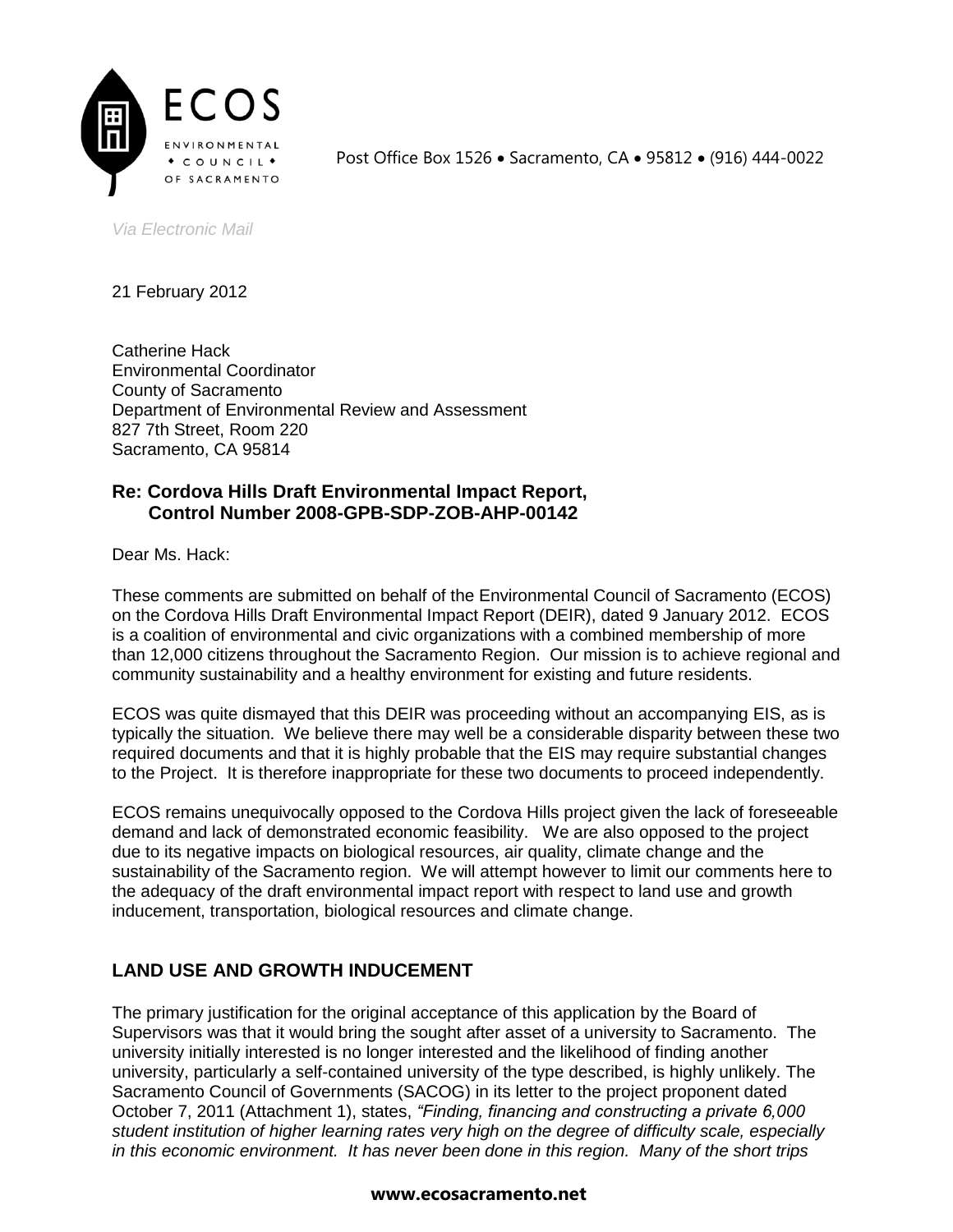*and multimodal trips from the project will turn into longer distance car trips if the university is not constructed early in the project, or at all."*

The entire environmental analysis is based on the university as an integral part of the Project. Without the university, the Project is inconsistent with numerous additional General Plan policies, particularly the growth management criteria. Consistency with the growth management criteria is a requirement for the Project to be considered for approval. The project proponents are themselves now saying that it is more likely that a combination campus complex would locate here. This type of complex would be made up of a number of educational institutions, with different specialties, locating here and perhaps sharing some facilities. This would much more likely be a commuter college, rather than a self-contained university as currently proposed and analyzed in this document. Given the very remote potential for a university of the type proposed, this document should have also analyzed the project without the university. This would be necessary for the document to be totally adequate and complete.

The phasing of the Project as illustrated in Plate PD-16 is also totally unrealistic. By allowing significant commercial and residential development to occur prior to development of the university, the analysis of impacts in this document is totally compromised. Given the very speculative nature of the university, a "what if" scenario needs to be included which addresses the impacts of the Project without the university. Additionally, **a mitigation measure should be included that requires that 25% of the university complex be completed prior to more than 10 commercial units being issued building permits and 200 residential units being issued building permits for the remainder of the project.**

The document states that *in terms of internal community design, the Project appears to be an excellent example of "smart growth" development…., it must also be acknowledged that the Project conflicts with the principles with respect to preservation of open space and proximity to existing developed communities.* How can a project be considered "smart growth" development when it conflicts with some of the major foundation principles of "smart growth", contiguous development and open space preservation? Also, the remaining "smart growth" aspects of the project would be seriously compromised if a university is not constructed early in the project development, or at all.

The DEIR states that the Project is inconsistent with LU-1 related to growth inducement, but that a General Plan Amendment is included to address this conflict. This General Plan Amendment adds Policy LU-XX to the General Plan. This policy allows for limited public water service beyond the Urban Policy Area/Urban Services Boundary for the 251 acres located with the landfill buffer. What about sewer service? Are all the permitted facilities going to rely on portapotties? The document goes on to say that this policy is specifically intended to avoid growthinducing impacts but contains no explanation as to how the policy will actually do that. It does avoid the conflict with the original policy, but it does not avoid growth inducing impacts. By avoiding conflict with the original policy in this instance, it opens the door for future policies LU-XXX and LU- XXXX. As acknowledged in the document, the action of adopting this General Plan Amendment would set a precedent and encourage future amendments and further growth inducement. The Amendment cannot therefore be justified.

If the Amendment is to be approved, the uses and development standards proposed for this area are far too general. A Use Permit should be required for any development in this area to ensure it is appropriate and does not result in additional growth inducement. This should be considered as an additional mitigation measure.

Aside from this General Plan Amendment, the project, in and of itself, will have a significant impact on growth inducement as indicated in the Growth Inducing Impacts Section of the DEIR. Yet, no mitigation is proposed. We believe that feasible mitigation is available, and if not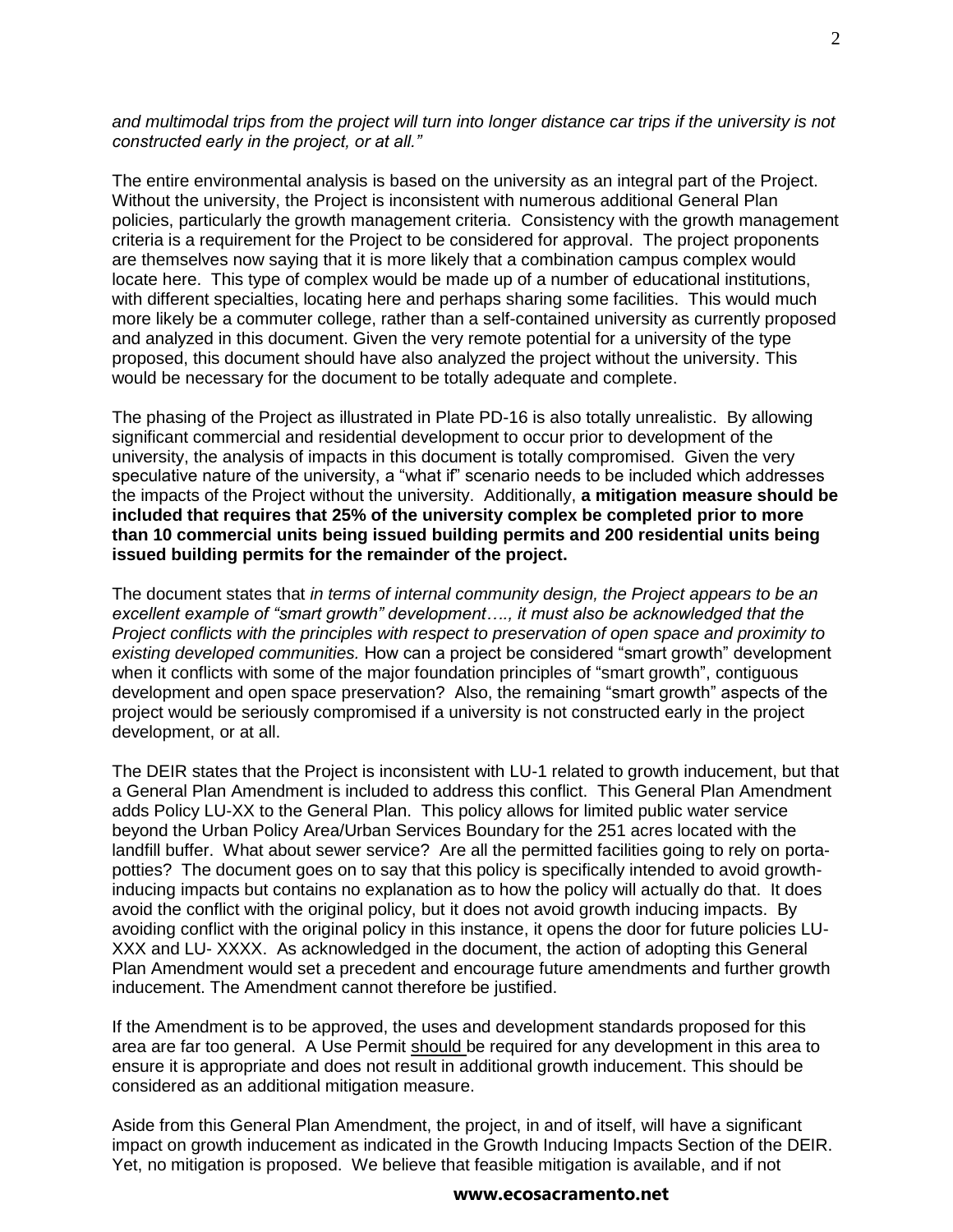applied, project applications to the north and south will soon appear. Perhaps more importantly, the Project is proposed immediately adjacent to the Urban Services Boundary (USB). Building up to the USB without providing mitigation for growth inducement beyond the USB is unacceptable. While the applicant has indicated to ECOS the intention to put restrictions on the property east of the project, we can find no reference to this important mitigation in the document.

Interestingly, the Summary of Impacts indicates that growth inducing impacts are less than significant, while the Growth Inducing Impacts Section indicates they are significant. Obviously the Summary of Impacts determination of less than significant needs to be corrected and as required by the California Environmental Quality Act (CEQA), feasible mitigation for growth inducing impacts applied.

The DEIR identifies the project to be in conflict with the Blueprint, the MTP/SCS and the State Implementation Plan, as well as some General Plan policies. ECOS believes that this document underestimates the seriousness of these conflicts. The health and sustainability of the entire region are jeopardized as a result of these conflicts.

### **TRANSPORTATION**

The transportation analysis is seriously flawed because it does not base its significance determinations on the project without university scenario. As noted above, the university component is not realistic, and without it, many of the project characteristics that would have helped to reduce transportation and other impacts are not likely to occur.

Two specific examples of how including the university in the transportation analysis results in flawed impact analyses are 1) unrealistically high non-automobile mode share, and 2) improper trip internalization reduction. First, the DEIR states that a whopping 43 percent of the total university trips that stay within Cordova Hills will use non-automotive modes (DEIR, 16-38). For comparison, the rest of Cordova Hills is expected to have a non-automotive mode share of only 11 percent. Without a university campus with substantial on-campus housing, the project would result in a much higher automotive mode share, and this must be analyzed. Second, the DEIR claims that 36 percent of all vehicle trips will have their origin and destination within the project. Table TC-14 shows how internal trips are used in the traffic analysis to reduce the total vehicle trip rates. For example, single family dwelling units are expected to generate 9.4 trip ends per day, but after adjusting for the internal trips, the rate is reduced to only 7.2 trips per day. It is improper to apply this internalization factor because it is highly dependent on the university. These impacts must be analyzed, and all significance determinations must be based on these more realistic worst-case impacts. Failure to do so could result in unidentified significant impacts, as well as impacts that are more significant than shown in the DEIR.

The proposed limited transit service is not adequate to substantially reduce transportation, air quality, and climate change impacts. The Transit Analysis section of the DEIR (p. 16-81) claims that the project meets transit demand. However, nowhere does the DEIR disclose what the demand actually is. The only specific reference to transit demand is in tables 16 and 30 of the Traffic Impact Study in Appendix TR-1. However, transit demand is aggregated with bicycle and pedestrian demand, so it is impossible to determine if the proposed service actually meets transit demand, or if other options would provide better service. For example, Sacramento Regional Transit (RT) has no current plans to provide service in the area, which is easy to understand since there are no residents in the area now. Why didn't the EIR evaluate the potential for RT or another public transit provider to provide service? Many transit studies show that the need to transfer between services is a common reason that people chose to drive instead of taking transit. Would the proposed transit service require purchase of a transit ticket (for either Cordova Hills residents or the public in general)? Would people who work in Cordova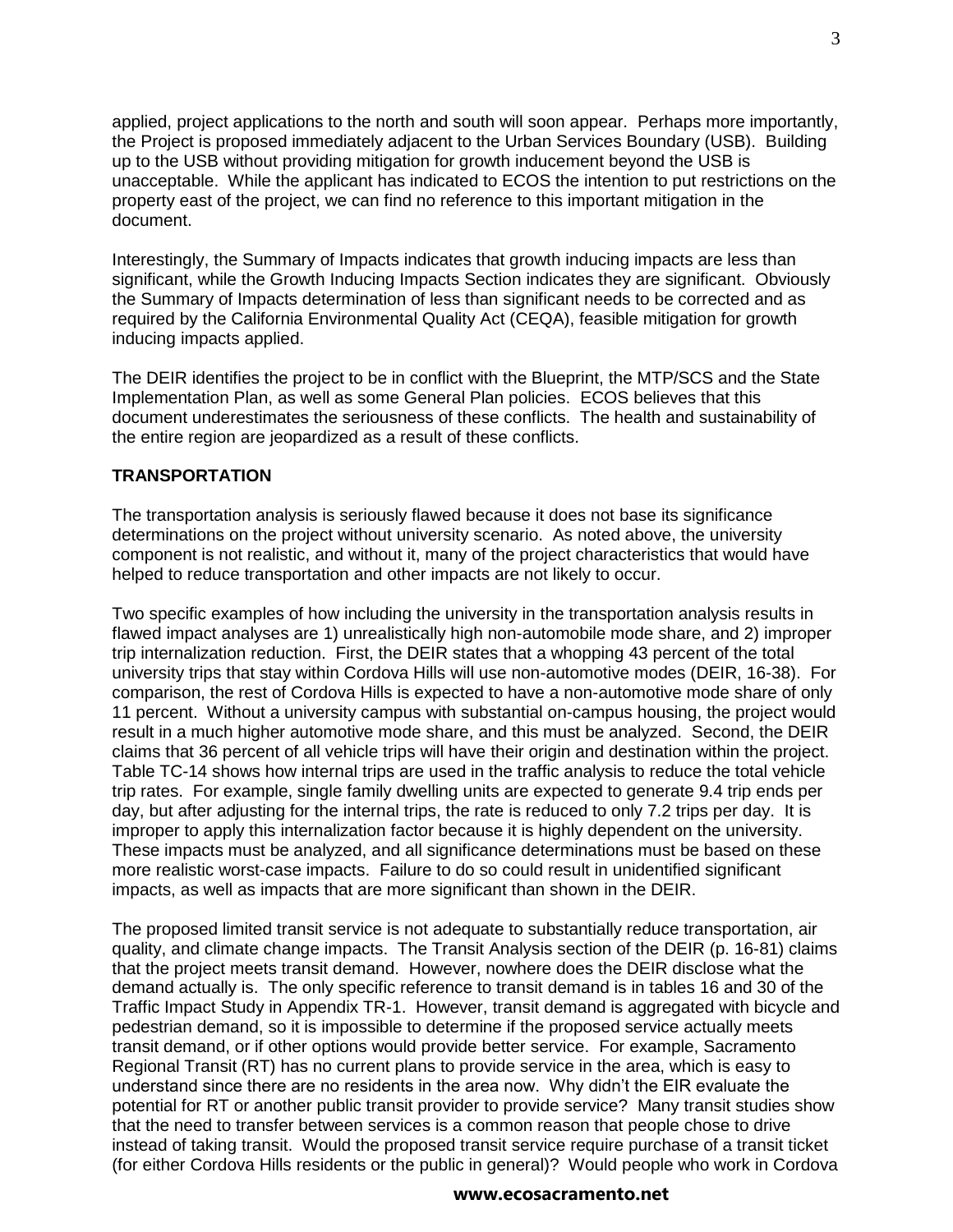Hills but live elsewhere be required to purchase a ticket? Would students of elementary or high schools be able to use transit to get to and from school? It is important to note that the proposed service is very limited, with 15 minute headways only during peak commute periods on weekdays. In fact, much of the proposed service is only half hour or hourly headways, which is not sufficient to encourage substantial transit ridership. At a minimum, the DEIR must disclose what the specific transit demand projection is, the ridership assumptions relative to maximum capacity, and the amount of projected demand that can be satisfied by the proposed service. In addition, it is important that transit service is provided as soon as residents occupy the project and establish transportation routines. Therefore, the DEIR should include a mitigation measure that transit service becomes operational no later than completion of the first 200 residential units.

# **BIOLOGICAL RESOURCES**

### *Environmental Setting*

Consultations with the California Native Plant Society biologist Glen Holstein Phd have raised concerns as to the accuracy of the opening statement that: "The dominant vegetation is nonnative grassland comprised of ripgut brome (*Bromus diandrus*), soft chess (*Bromus hordeaceus*), wild oats (*Avena fatua*), barley (*Hordeum* species), and ryegrass (*Lolium multiflorum*)." His understanding of the literature, and his personal site visits in the past, suggest that this California prairie ecosystem is dominated by the native species Holocarpa virgata, which is not a grass (Holstein 2001). This DEIR needs to substantially support its conclusions with evidence (CEQA 15064(f)(5). Dr. Holstein further pointed out the omission of Sacramento General Plan policy CO-135, to protect the ecological integrity of California Prairie habitat, in those policies listed in 6-3 to 6-6. The plan preparers need to include all relevant information and policies in order to meet a good faith effort standard for informing the public and decision makers about the true nature of the environmental impacts to be considered (CEQA 15003(i) and 15151). The development of the California prairie habitat in the project area would clearly violate CO-135.

### *Wetlands and Surface Waters*

An important discussion and consideration of the particular vernal pools to be lost is missing from this environmental document. These vernal pool resources are some of the very finest remaining examples of their type within the USB. This project is not merely impacting vernal pool resources, it is impacting some the very highest quality pools and potentially threatening their connectivity to other vernal pool resources. The Recovery Plan for Vernal Ecosystems of California and Southern Oregon, prepared by the United States Fish and Wildlife Service, clearly identifies Cordova Hills as being within one of its highest priority core areas and as such is integral to attaining the goals set out in the recovery plan. This description of the particular significance of these pools needs to be included in the EIR in order for it to meet its good faith effort standard for informing the public and decision makers about the true nature of the environmental impacts to be considered (CEQA 15003(i) and 15151).

Given the extreme biological value of these vernal pool resources and their associated uplands, it is not made clear what the overall and cumulative impact of their removal will be. Consultations with USFWS and the Army Corps and compliance with the requirements of their permits are presented as mitigations, but no effort is made to address the question of the impact of removal of these pools, and further isolating those to be avoided, from the totality of the conservation effort in the Mather Core Recovery Area. It is

clear that the impact is great based on the effect this project and several others have had on the SSHCP and the creation of viable preserves in the Mather Core Recovery Area. The Plan has been stuck over this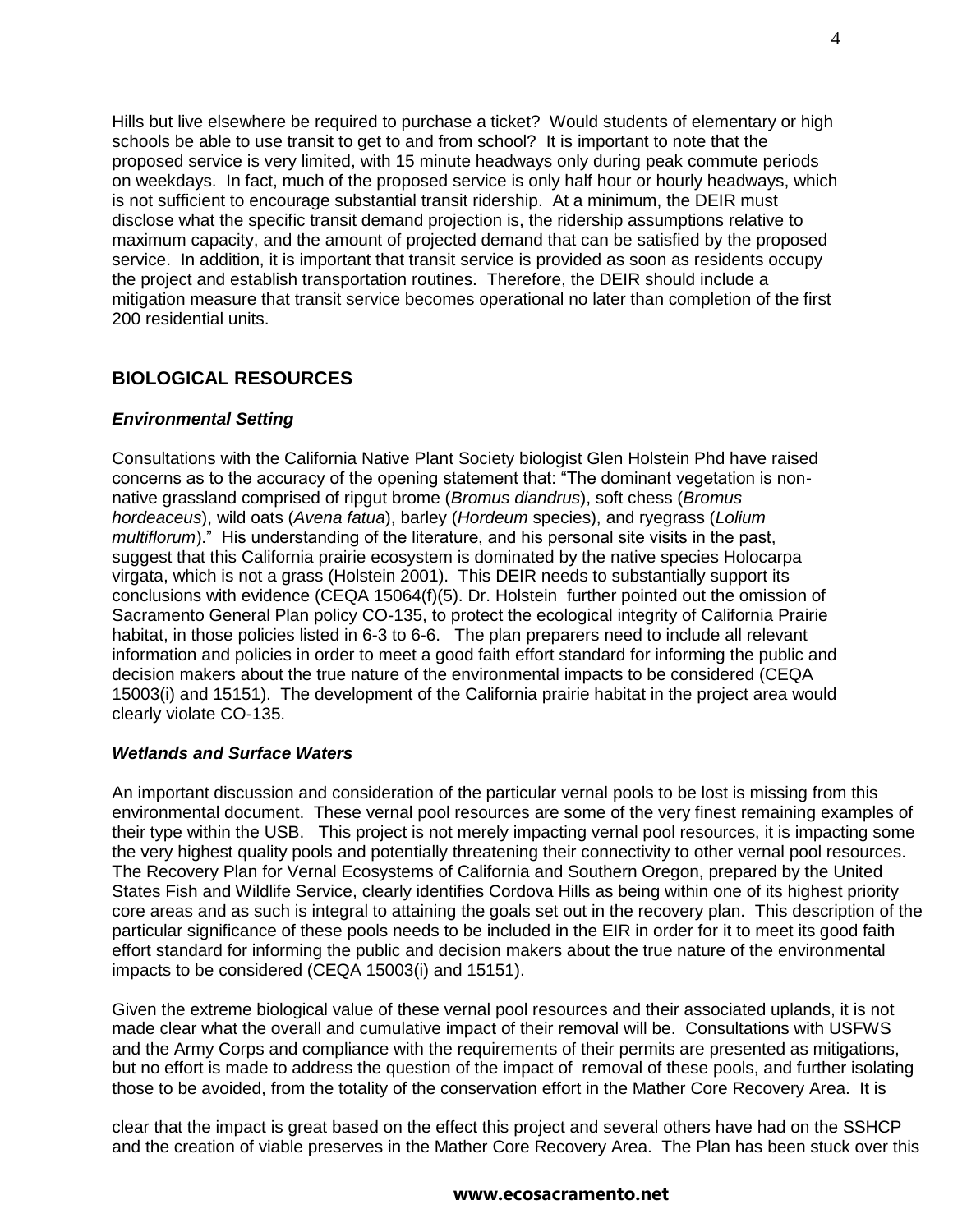very issue and these very resources. As part of a good faith effort, there needs to be a discussion of the significance of these vernal pool resources in terms of the process of creating viable preserves within the USB that have adequate size, to minimize edge effect, and connectivity, as well as a discussion of the problems this project has posed for the completion of the SSHCP (CEQA 15003(i) and 15151). 33% of the vernal pool resources in this project area are slated for destruction.

As well, there remain serious concerns as to the connectivity of these vernal pool resources to potential vernal pool reserves to the west of Grant Line Road. The formation of these resources west of Grant Line road into a preserve is as of yet unresolved, but flexibility must be retained within the Cordova Hills plan to allow for such connectivity if the preserve materializes, or both vernal pool complexes will be further isolated and have diminished viability. A good faith effort necessitates discussion of this issue (CEQA 15003(i) and 15151).

### *Special Status Species*

The biological resource section misuses the CNDDB throughout by assuming that the data base is a record of absence (i.e. by assuming that if a species does not show up in the CNDDB, then it's not there). The CNDDB has a clear disclaimer for users on this point. This constitutes a bad faith effort (CEQA 15003(i) and 15151).

The abuse of the CNDDB leads to bizarre results such as the conclusion that, for example, there are no recorded incidences of Ferruginous Hawk within 5 miles of the project area, and no Golden Eagles or Northern Harriers within 10 miles, and so moderate potential for occurrences were provided for them despite the fact that suitable foraging habitat is available and despite the fact that the CNDDB is notoriously incomplete and often only has incidence listing for nesting birds. The Grasshopper sparrow and Loggerhead Shrike are also given a moderate potential for occurrence even though suitable habitat is available and there are recorded incidences within five miles, the definition of high potential for occurrence provided in this EIR. There is no mention whatsoever of the Rough Legged Hawk that is a likely forager in this project area. American Badgers are listed as having low potential for occurrence despite the recorded incidence within 2.5 miles of the project area and the availability of suitable habitat for this species which has a large home range.

Consultations with Glen Holstein Phd indicated some plant deficiencies as well. Tuolumne Button-celery (Eryngium pinnatisectum) is listed as "Not Present" despite the fact that it is known to occur in vernal pools and in Sacramento County (Tibor 2001), and as such its potential to occur at Cordova Hills is at least moderate and probably is high. Furthermore, five rare vernal pool annual plants Dwarf Downingia, Bogg's Lake Hedge Hyssop, Ahart's Dwarf Rush, Pincushion Navarretia, and Slender Orcutt Grass are listed as not present at Cordova Hills because plant surveys didn't find them. Such vernal pool annuals may not appear every year, however, even though they are present as seeds undetectable by standard plant surveys (Holland & Jain 1981). One such California annual, although not a vernal pool species, apparently survived exclusively as seeds for 102 years. Long thought extinct, it was rediscovered when its seeds finally germinated (McCune 2005). Many other examples of such rediscoveries are known in California although the duration of their presumed extinction is usually not a century long (Tibor 2001). In all such cases soil profiles have remained intact so seeds could germinate when conditions were favorable. There is at least some potential that any or all of the five rare vernal pool annuals not found by Cordova Hills plant surveys may exist there as seeds. As long as the site's natural soil conditions are intact they might reappear at any time. The project's proposal to destroy 33% of the site's vernal pools significantly diminishes this possibility.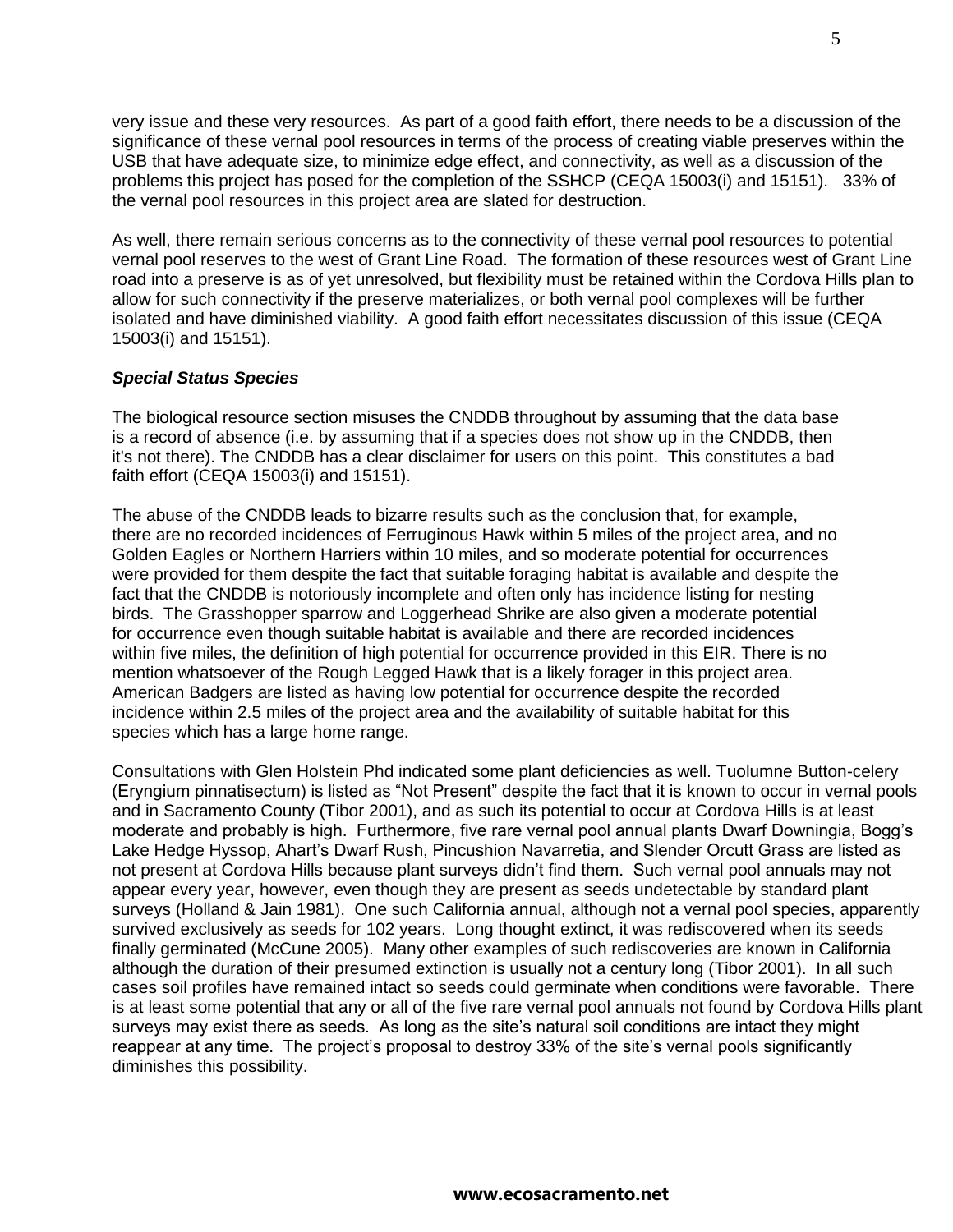## **CLIMATE CHANGE**

#### *Analysis is Flawed*

- 1. CalEEMod is the most appropriate and current modeling tool suitable for measuring greenhouse gas (GHG) emissions from a project. Please use CalEEMod and eliminate patchwork analysis.
- 2. AQMP-2; SMAQMD 29: The Cordova Hills Master Plan requires all buildings to be constructed to at least 20 percent above 2008 Title 24 standards.

This GHG reduction measure is specious and meaningless for any project permitted after 2015, and nearly useless for projects built between 2012 and 2015. Title 24 is updated every three years and is intended to become approximately 15 percent more stringent for each three year cycle.

To remedy this deficiency, please revise the measure as follows:

At the time of building permit issuance, buildings will be designed to be at least 20% more efficient than Title 24 requirements in force at the time of building permit issuance. Construction must start within one year of receiving building permit and construction is to be completed within two years of receiving building permit, or the Title 24 compliance demonstration must be revised relative to the updated requirements.

- 3. AQMP-2; SMAQMD 33: The TMA is speculative and cannot be counted on for the 5 points. It is difficult to understand whether the proposed transit system is economically justifiable without reviewing the proposed financial plan in parallel with the EIR. AQMP-2; SMAQMD 33 was too general and ECOS could find no specifics elsewhere in the EIR.
	- Will the transit system collapse due to inadequate funding?
	- Will parcels go unsold due to high cost of fees to fund transit?
	- What is guaranteed minimum level of service?
	- What is the definition of a peak-time period?
	- What are the proposed contribution rates for commercial and residential properties? i. How do these compare with other user-financed transit systems?
- 4. AQMP-2; SMAQMD-99B: The entropy of the Cordova Hills project is low (LUT-3 from CAPCOA Quantification of GHG Measures); this is not a well-mixed project as compared to an urban setting; there are clearly high- medium and low density housing areas with off-site commercial. It is unclear how a 25.32% VMT reduction can be claimed relative to BAU. The DKS analysis claimed approximately 15% VMT reduction and additional CAPCOA measures claimed 10.5% additional VMT reduction. Although AQMP indicates that double counting was not done, it is hard to believe that the interactions between all modeled and estimated measures could achieve a combined 25.32% VMT reduction.
- 5. AQMP-2; SMAQMD-99B: Table C identifies business as usual conditions and has been replicated as Attachment 2. ECOS has derived proposed project conditions using data on page 8 of AQ-2 and presented in the same format as Table C. There are several notable comments when comparing the 2 tables:
	- a. It is unclear how the 8,006 dwelling units, 7,140 K-12 students in this table relate to the 2.54 people per rented dwelling unit and 2.71 people per owned dwelling unit mesh. ECOS has adjusted conversion factors to try and achieve 25,419 residential population. What are the differences in populations?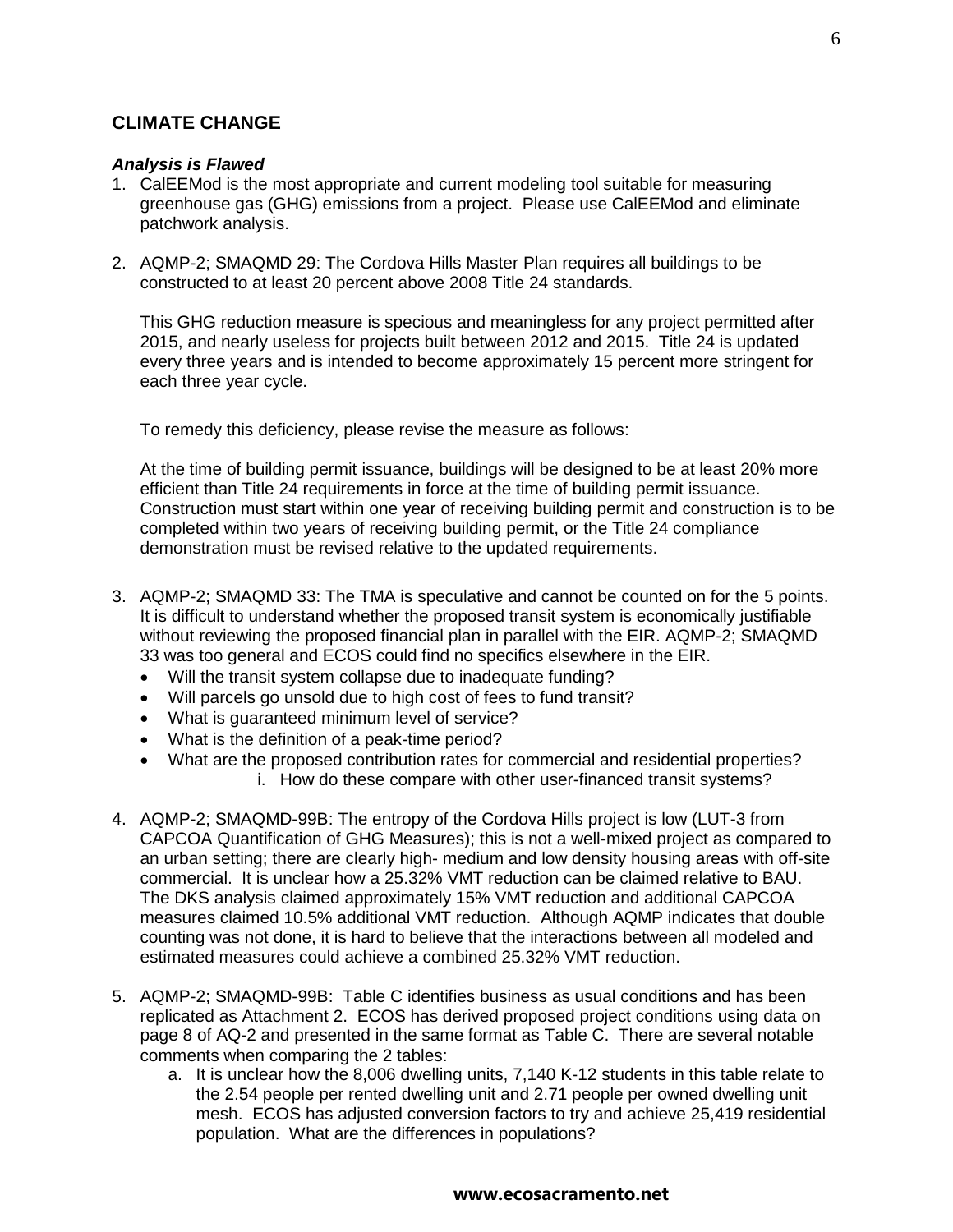- b. It is unclear how the 1,583 employees in Table C relate to the 6,548 employees from Table 3.
- c. VMT between BAU and proposed drops 12.7% from 239 million mi/yr to 209 million mi/yr; Table D, page 8 indicates that the proposed VMT is 199 million miles i. Why is there a 10 million mile difference? (209 vs. 199)
- d. VMT/capita per day drops from 29 under BAU conditions (Attachment 1) to 26 under proposed project (Attachment 3), both are high numbers and will make SACOG's effort to meet 2020 and 2035 goals difficult
	- i. ECOS understands that attempting to assist SACOG in meeting their GHG reduction goals is voluntary, but the high VMT per capita calls into question the need for building such a large project on the urban fringe
- e. The student population stands out as a tremendous VMT and GHG reduction measure, yet the University is a very speculative venture
	- i. Recommend splitting University students into those living on-campus vs. those living off-campus to highlight the VMT differences
- 6. AQMP-2; SMAQMD-99B: Since the proposed development of a University has become a very speculative item and because the on-campus student population skews VMT and GHG emissions to a very low per capita level, ECOS believes that the GHG analysis is flawed. The analysis must either include:
	- a. a complete analysis of what the project would consist of without a University that meets or exceeds Sacramento County suite of thresholds adopted 11/3/11 or
	- b. a mitigation measure that does not allow construction of Cordova Hills to start until a University with a built out population of 6,000 with an on-campus population that is at least 67% shows good faith that it intends to occupy the space. Good faith might consist of  $[$147^1]$  million in escrow that is forfeited to the SMAQMD for climate mitigation if a mutually agreed to timeline is not achieved. Timeline developed is to include input from public.
		- i. 100% commuter type Universities will NOT be consistent with analysis that indicates 67% of students live on-campus and is not a viable option
		- ii. This mitigation measure must be included in AQMP-2.
- 7. CC-1 below is not acceptable as worded. The 5.80 efficiency metric includes the contribution of a very low per capita University component- say 3.8 or so. The wording of CC-1 could allow the 6,000 person, GHG efficient University to be replaced by a 6,000 person GHG average tenant thus increasing the overall emissions of the project tremendously.

**CC-1.** The following text shall be added to the Cordova Hills SPA: All amendments to the SPA shall include an analysis which quantifies, to the extent practicable, the effect of the Amendment on greenhouse gas emissions. The Amendment shall not increase greenhouse gas emissions above an average 5.80 metric tons per capita (including emissions from building energy usage and vehicles).

8. Cordova Hills proponents indicated at a meeting with ECOS on 2/16/12 that a University will be built at the site or that the land will be surrendered to the County at expiration of 30-year agreement. This is deferred mitigation which has been disallowed by the courts (*Communities for A Better Environment v. Richmond* (2010) 184 Cal.App.4th 70. (*CBE*).). Liquidated damages (LD) must begin flowing to the SMAQMD Indirect Source program (or other responsible agency) by 2017 if no University with significant on-campus population has not been committed to. Timelines and LD amounts need to be developed with public input.

<sup>7</sup>

 $\overline{a}$  $1$  147,000 MT/yr\*\$20/MT\*50years = \$147 million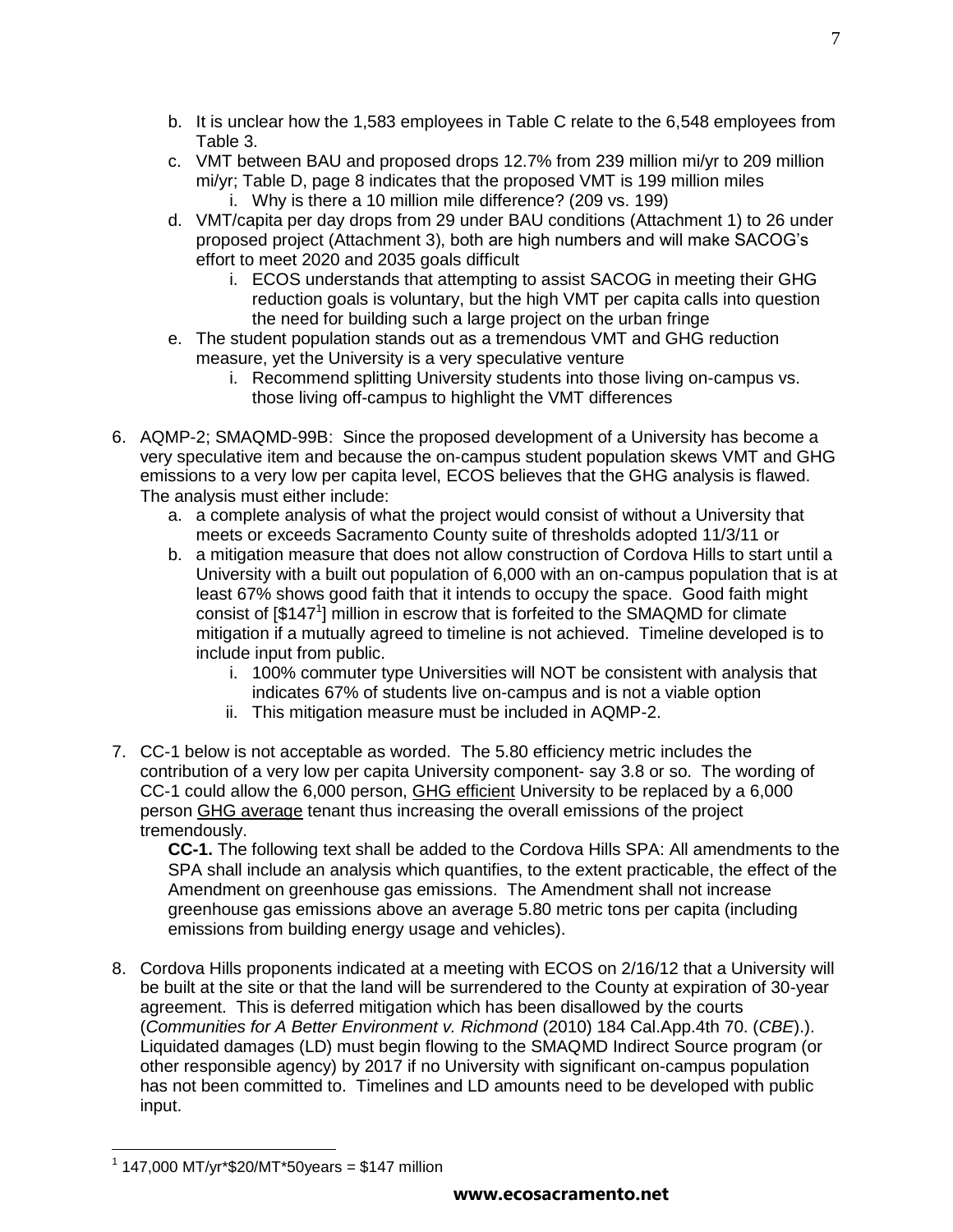### *Mitigation Does Not Include All Feasible Measures*

1. ECOS could find nothing in chapters 7, 11, 15 or AQMP-2 on water, sewer, or storm drain efficiency measures that might be employed by the project to reduce loads on off-site water, sewer or storm drain infrastructure and thus also reduce effects on climate change.

Water, sewer, and storm drain infrastructure is very expensive per unit. As an example, the high cost of the regional sewage treatment plant upgrade to tertiary status has been in the papers over the last 2 years. The proposed high sewer hook-up fees and hefty monthly rate increases that correspond to the need for capital cost recovery on the sewer plant upgrade are very costly on a unit basis and existing customers are blanching at the proposals. See [http://ecosacramento.net/ClimateChange/?page\\_id=784](http://ecosacramento.net/ClimateChange/?page_id=784) for more information.

In many cases efficiency improvements at the loads (in this case Cordova Hills (CH)) can be achieved at a lower unit cost than upgrading infrastructure.

Because of the disconnect between the economics of supply and demand of commodities (water, sewer and storm), please evaluate above-and-beyond-code water, sewer and storm drain efficiency measures such as:

- gray water
- local scalping plants: (i.e. small plants that take sewage and treat it to recycled water standards and distribute locally)
	- o with recycled water to serve non-potable needs
- low-impact storm water management
- water efficiency in new development (would above and beyond Green Code Tier 2 water efficiency measures be cost effective?)
- exemplary effort to keep storm water out of sanitary sewer system

By NOT including water, sewer and storm drain efficiency improvement measures in the project design that are similar to the unit cost of infrastructure, the project is unknowingly forcing utility providers to pass along unnecessary costs to existing ratepayers in the form of unnecessary infrastructure. The ratepayers of the County cannot keep being tapped for higher monthly fees when lower unit cost alternatives such as on-site efficiency can be employed to societies (i.e. rate payers) advantage.

# **CONCLUSION**

As referenced in the preceding sections, this document is deficient in numerous areas. The most basic flaw is associated with the project description, which includes a 6,000 student selfcontained university that is unlikely to ever materialize, at least in the form described, making the project description totally unrealistic. By including this hypothetical university the entire analysis is biased, does not represent the project, and therefore is flawed. In order for this document to be accurate and complete, the project needs to be analyzed without the university.

Additionally, we do not believe the necessary findings and statements of overriding considerations can be defensibly made to approve this project. There is no substantial evidence in the record that a self-contained 6,000 student university will ever exist at this location. Given these considerations, the DEIR should be redrafted and recirculated for public review.